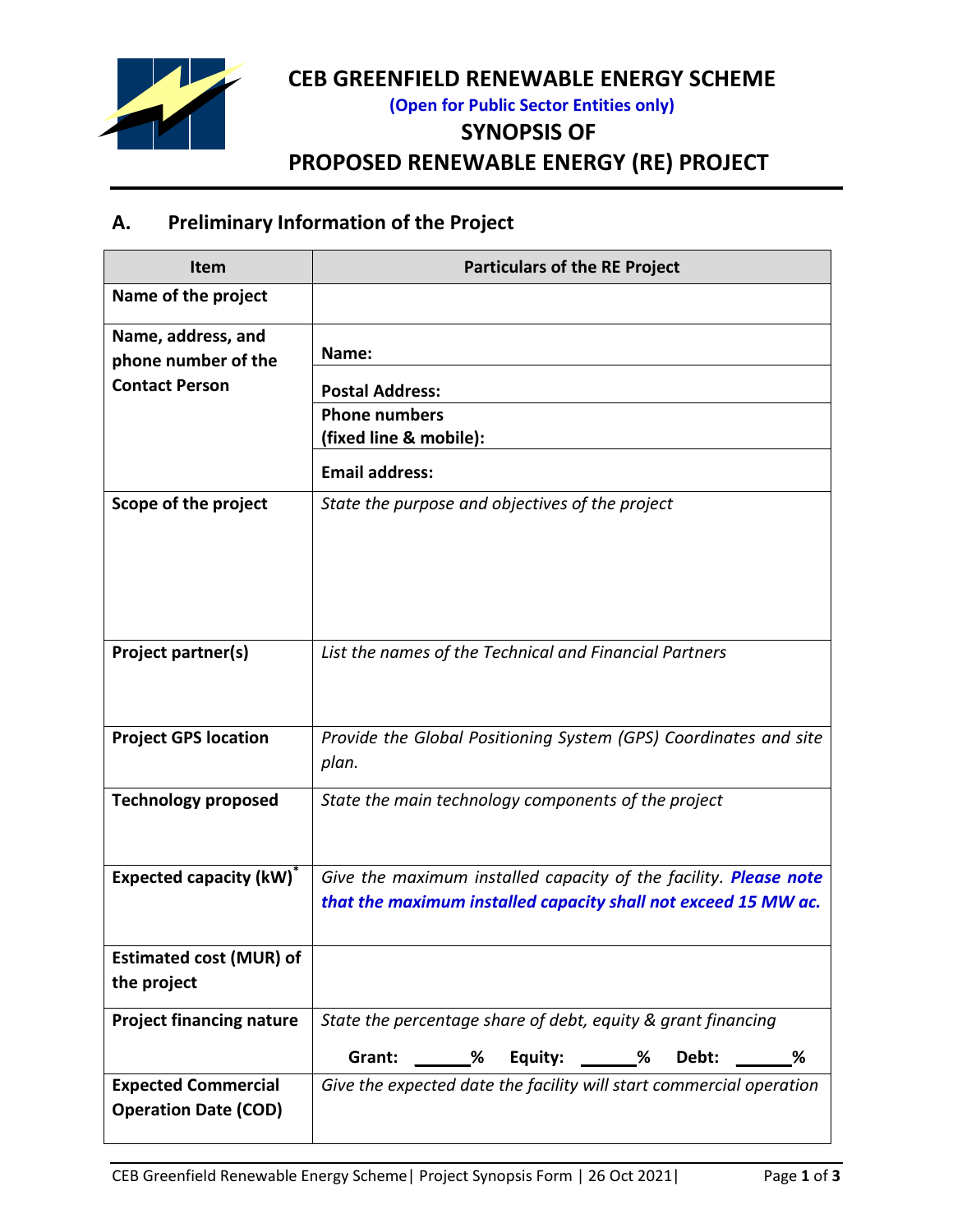| The proposed project's contribution to UN SDGs |                                                                                |  |  |  |  |  |
|------------------------------------------------|--------------------------------------------------------------------------------|--|--|--|--|--|
| Development Goals (SDGs)*                      | Provide information how the project relates to United Nations (UN) Sustainable |  |  |  |  |  |
| SDG No.                                        | Brief description on the contribution of the project                           |  |  |  |  |  |
| $\mathbf{1}$                                   |                                                                                |  |  |  |  |  |
| $\overline{2}$                                 |                                                                                |  |  |  |  |  |
| $\overline{\mathbf{3}}$                        |                                                                                |  |  |  |  |  |
| $\overline{\mathbf{4}}$                        |                                                                                |  |  |  |  |  |
| 5                                              |                                                                                |  |  |  |  |  |
| $\boldsymbol{6}$                               |                                                                                |  |  |  |  |  |
| $\overline{\mathbf{z}}$                        |                                                                                |  |  |  |  |  |
| 8                                              |                                                                                |  |  |  |  |  |
| 9                                              |                                                                                |  |  |  |  |  |
| 10                                             |                                                                                |  |  |  |  |  |
| 11                                             |                                                                                |  |  |  |  |  |
| 12                                             |                                                                                |  |  |  |  |  |
| 13                                             |                                                                                |  |  |  |  |  |
| 14                                             |                                                                                |  |  |  |  |  |
| 15                                             |                                                                                |  |  |  |  |  |
| 16                                             |                                                                                |  |  |  |  |  |
| $17$                                           |                                                                                |  |  |  |  |  |
|                                                |                                                                                |  |  |  |  |  |

*\** SDGs are Sustainable Development Goals as declared by the United Nations. The details are available on the internet.